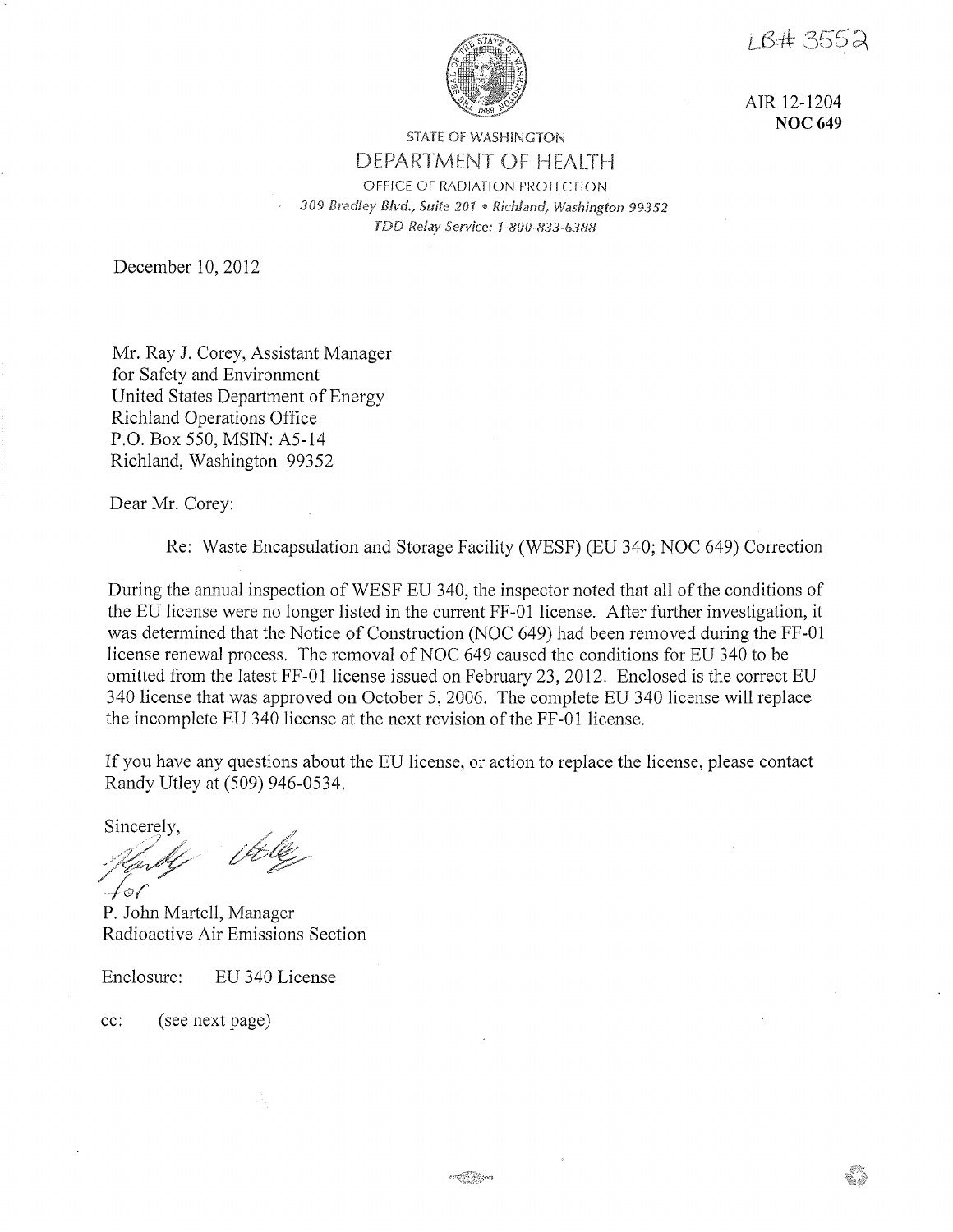Mr. Ray J. Corey December 10, 2012 Page 2 of 2

cc: Robert Anderson, MSA Matthew Barnett, PNNL John Bates, USDOE-RL Tom Beam, MSA Lee Bostic, BNI Jack Culmer, WDOH Jack Donnelly, WRPS Dennis Faulk, EPA Phil Gent, Ecology Robert Haggard, BNI Dale Jackson, USDOE-RL Steven Killoy, WRPS Felix Miera, WRPS Valarie Peery, Ecology Michael Peloquin, WRPS Lucinda Penn, WRPS James Rasmussen, USDOE-RL John Schmidt, WDOH Maria Skorska, Ecology Randy Utley, WDOH Jeff Voogd, WRPS Stephen Weil, USDOE-RL Rebecca Wiegman, WRPS Joan Woolard, WCH Davis Zhen, EPA Environmental Portal RAES Tracking: EU 340, NOC 649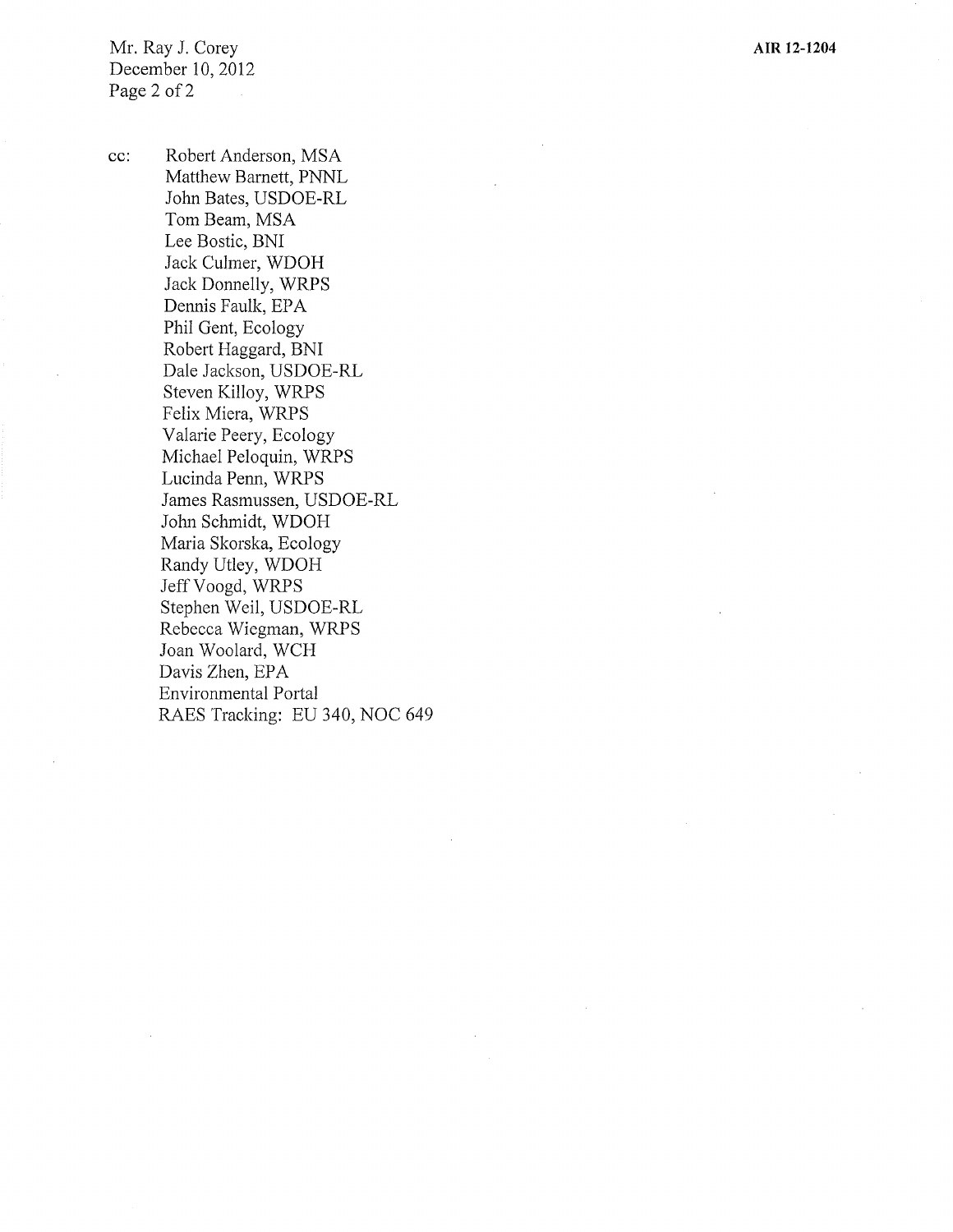#### **Emission Unit ID: 340**

#### **200E P-296B010-001**

#### **296-B-10, WESF**

This is a MAJOR, ACTIVELY ventilated emission unit.

Waste Encapsulation and Storage Facility (WESF)

### **Emission Unit Information**

Stack Height: 75.00 ft. 22.86 m. Stack Diameter 3.50 ft. 1.07 m.

Average Stack Effluent Temperature: 68 degrees Fahrenheit. 20 degrees Celsius.

Average Stack ExhaustVelocity: 42.20 ft/second. 12.86 m/second.

**Abatement Technology** ALARACT WAC 246-247-040(4)

state only enforceable: WAC 246-247-010(4), 040(5), 060(5)

| Zone or Area     | <b>Abatement Technology</b> | Required # of Units | <b>Additional Description</b>             |  |
|------------------|-----------------------------|---------------------|-------------------------------------------|--|
| K-1 Filter Bldg. | Prefilter                   | 2                   | In series                                 |  |
| K-1 Filter Bldg. | <b>HEPA</b>                 | 2                   | In series                                 |  |
| K-1 Filter Bldg. | Fan                         |                     | 2 in parallel                             |  |
| K-3 Filter Pit   | Demister                    |                     | Not operable                              |  |
| K-3 Filter Pit   | Heater                      |                     | Not operable                              |  |
| K-3 Filter Pit   | Impingement Vanes           |                     |                                           |  |
| K-3 Filter Pit   | <b>HEPA</b>                 | 2                   | 2 parallel flow paths, in-series          |  |
| K-3 Filter Pit   | Fan                         | $\cdot$ I           | 2 parallel paths (1 in-use, 1)<br>backup) |  |

## **Monitoring Requirements**

state enforceable: WAC 246-247-040(5), 060(5), and federally enforceable: 40 CFR 61 subpart H

| <b>Federal and State</b>                      | <b>Monitoring and Testing</b>                                                                             | <b>Radionuclides Requiring</b>                                                       | <b>Sampling</b> |
|-----------------------------------------------|-----------------------------------------------------------------------------------------------------------|--------------------------------------------------------------------------------------|-----------------|
| Regulatory                                    | <b>Requirements</b>                                                                                       | Measurement                                                                          | Frequency       |
| 40 CFR 61.93(b)(4)(i)<br>& WAC 246-247-075(2) | 40 CFR 60, Appendix A,<br>Method 2; 40 CFR 61,<br>Appendix B, Method 114;<br>$61.93(b)(2)(ii)$ ANSI N13.1 | Each radionuclide that could<br>contribute greater than 10%<br>of the potential TEDE | Continuous      |

**Sampling Requirements** Record Sample

**Additional Requirements** 

Additional monitoring or sampling requirements established by this License will be listed in the Conditions and Limitations section, if applicable.

**Operational Status** Activities for WESF involve surveillance, maintenance and storage of radioactive capsules on the Hanford Site.

## **This Emission Unit has 1 active Notice(s) of Construction.**

| <b>Project Title</b>                                                      |             | Approval # Date Approved NOC ID |     |
|---------------------------------------------------------------------------|-------------|---------------------------------|-----|
| Waste Encapsulation and Storage Facility (WESF) Liquid Low Level          | AIR 06-1014 | 10/5/2006                       | 649 |
| Radioactive Liquid Removal from Tank 100. (Replaced NOC ID 259) (Replaced |             |                                 |     |
| by NOC $832$ )                                                            |             |                                 |     |

## **Conditions (state only enforceable: WAC 246-247-040(5), 060(5) if not specified)**

Page 1 of 3 for EU\_ID 340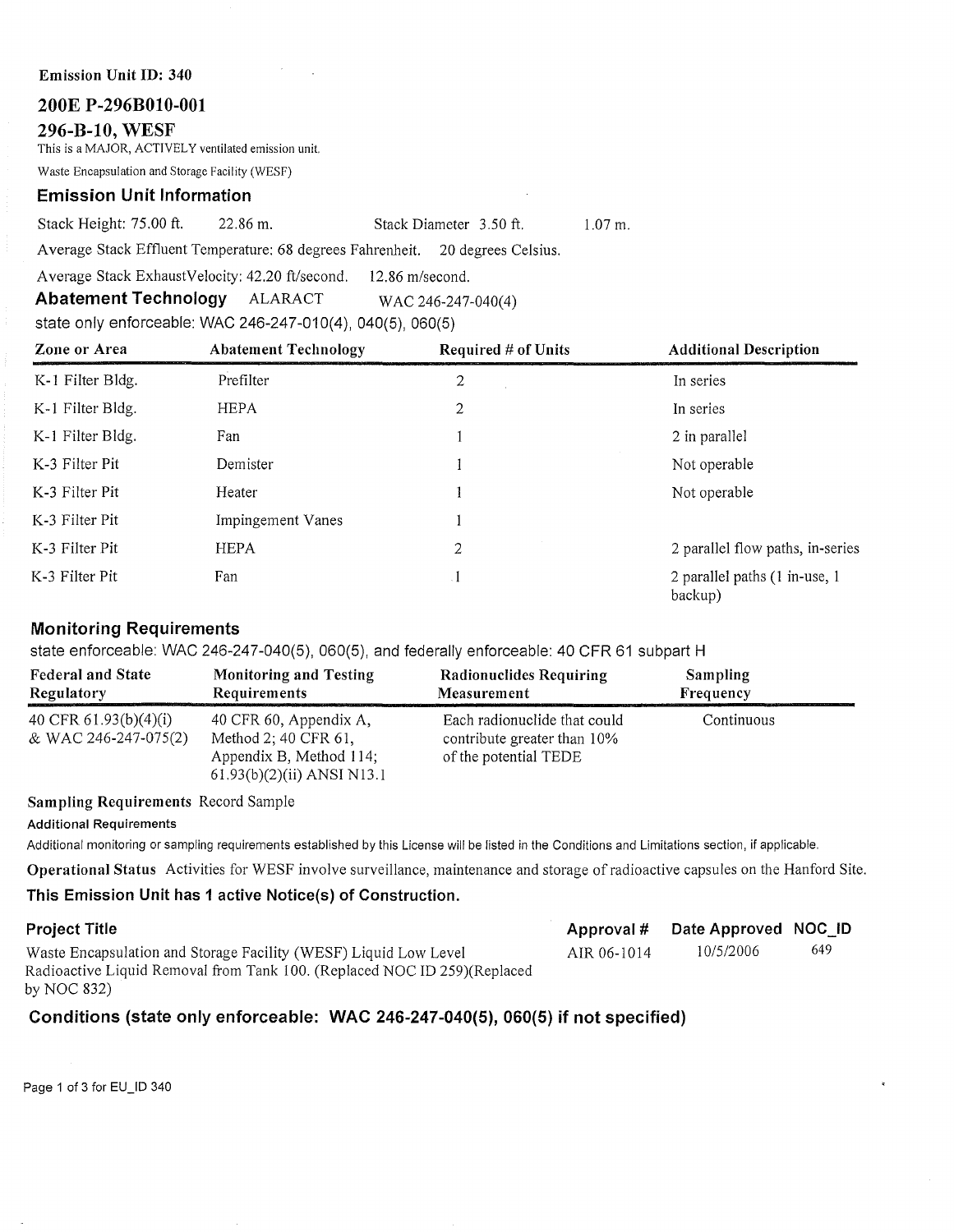- I) The total abated emission limit for this Notice of Construction is limited to 1. 75E-05 mrem/year to the Maximally Exposed Individual (WAC 246-247-040(5)).
- 2) This approval applies only to those activities described below. No additional activities or variations on the approved activities that constitute a "modification" to the emission unit, as defined in WAC 246-247-030(16), may be conducted.

Modification and continuous operations of the Waste Encapsulation and Storage Facility (WESF) liquid low level radioactive (LLL W) stream piping. The tank TK-100 serves as a catch tank for liquid low level radioactive waste streams originating from WESF, condensate from the K-1 and K-3 filter pits, and the 296-B-10 stack. TK-100 is ventilated through the WESF K-3 ventilation system and out of the 296-B-10 Stack.

The contents of TK-100 are emptied by pumping the LLL W to a tanker truck at the Truck Load-Out Port. In the event that additional storage capacity is needed, a new portable aboveground storage tank (nominal capacity of 4,000 gallons) will be installed at the Truck Load-Out Port and vented to TK-100 during filling operations. After filling the portable aboveground storage tank, the tank will be disconnected from the Truck Load-Out Port, a HEPA or NucFil filter shall be installed, and then the tank will be moved outside for storage until arrangements are made to dispose of the excess LLL W.

During normal operations the LLL W streams to TK-100 are less than O.001 curie/liter of Sr-90 and Cs-13 7. In the event that the TK-100 contents are greater than or equal to 0.001 curie/liter of Sr-90 and Cs-137 during routine operations, a WESF Ion Exchange Module will be installed at the Truck Load-Out Port and the contents of TK-100 will be recirculated through the WESF Ion Exchange Module until the concentration is less than 0.001 curie/liter of Sr-90 and Cs-137. The WESF Ion Exchange Module will be vented to TK-100 during recirculation. Storage of the WESF Ion Exchange Module will normally be outdoors and will vent to atmosphere through a HEPA or NucFil filter. Use of the WESF Ion Exchange Module will continue up to a maximum loading of 20,000 curies of Sr-90 or 25,000 curies of Cs-137.

In addition, certain piping modifications will be made to the current WESF LLLW system. They are as follows:

A. TK-50 Vault

- Remove existing Tank 50 Vault Piping.
- Remove remaining equipment (e.g., Tank 50, Heat Exchanger, Pumps) if possible, and all other equipment and debris in the vault.
- Install new pipe.
- B. Valve Pit 225B-VP-05
- Remove 3-way valve.
- Blank off line to B-Plant.
- Install new pipe elbow.
- 3) The PTE for this project as determined under WAC 246-247-030(21)(a-e) [as specified in the application] is 3.51E-02 mrem/year. Approved are the associated potential release rates (Curies/year) of:

Release rates are not listed; emission release rates are controlled by special conditions.